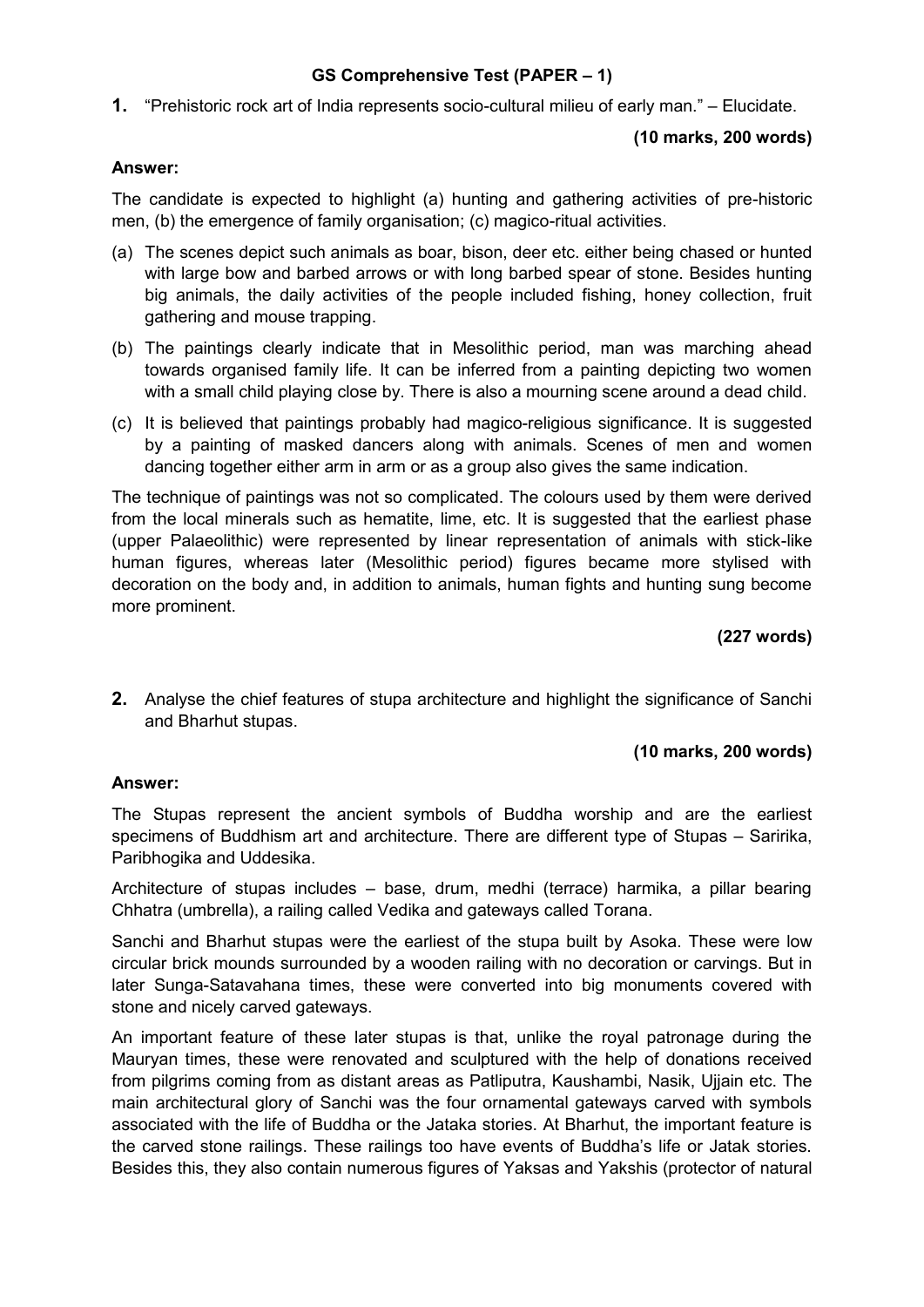forces), a feature that became an important part in later Buddhist art. There is also a sculpture of Lakshmi, which appears to be the earliest image of the Goddess. The compositions at Bharhut are overlapping and crowded but they represent the earliest incidence of narrative art.

# **(245 words)**

**3.** Discuss the important dance forms of south India and specify the different characteristics of Bharatnatyam and Kathakali dances.

## **(10 marks, 200 words)**

### **Answers:**

Indian dances evolved primarily as a part of religious rituals at the temples and involved story telling mainly about gods and goddess, drawn on epics and purana. Expression is the key note of every dance form.

Candidate is expected write about 30-35 words on each of the important dance forms of south India, viz. Bharatanatyam, Kathakali, Mohiniattam, Kuchipudi and Yaksagana (last one is not included in list of 8 classical dances of India, but is an important dance.

Difference between Kathakali and Bharatanatyam

In Bharatanatyam, a solo female dancer presents a number of items based on Bhakti Sringar (Divine love) in particular pattern from Alarippu (invocation) to thillana (fast dance). Kathakali on the other hand, is a dance-cum-drama, having predominantly a male dancer.

Costumes of two dance forms also differ. Bharatanatyam dancer's costume is both grand and elegant will radiant jewellery. Heavy hair make up gives special appearance to the dancer. Whereas the Kathakali dancer's dress is noted for towering head gear and wide skirt. Finally, while Bharatanatyam is characterised more by hip movements and bent knee postures along with different mudras/gestures, Kathakali is marked by brisk and swift movements.

## **(190 words)**

**4.** "Despite some weakness the socio-religious reform movement did pave the way for the national awakening of India." – Discuss.

## **(10 marks, 200 words)**

### **Answer:**

The socio-religious reform movement had remained confined to a narrow social base, as the reformist spirit appealed only to a small elite group, who were primarily the economic and cultural beneficiaries of colonial rule. In Bengal, the reform movement involved only a small number of western educated elite who were known by the general term bhadralok (gentlemen).

Reform in practice in any case affected a very small minority. The masses remained nearly untouched by the ideas of the intellectuals. Despite their best endeavours to appeal to the masses, their appeal for all practical purposes confined to the urban middle class particularly the educated sections.

Another limitation of these movements was that some of them had a tendency to look backward, appeal to past greatness and to rely on scriptural authority. These tended to go against the positive teachings of the reform movements themselves.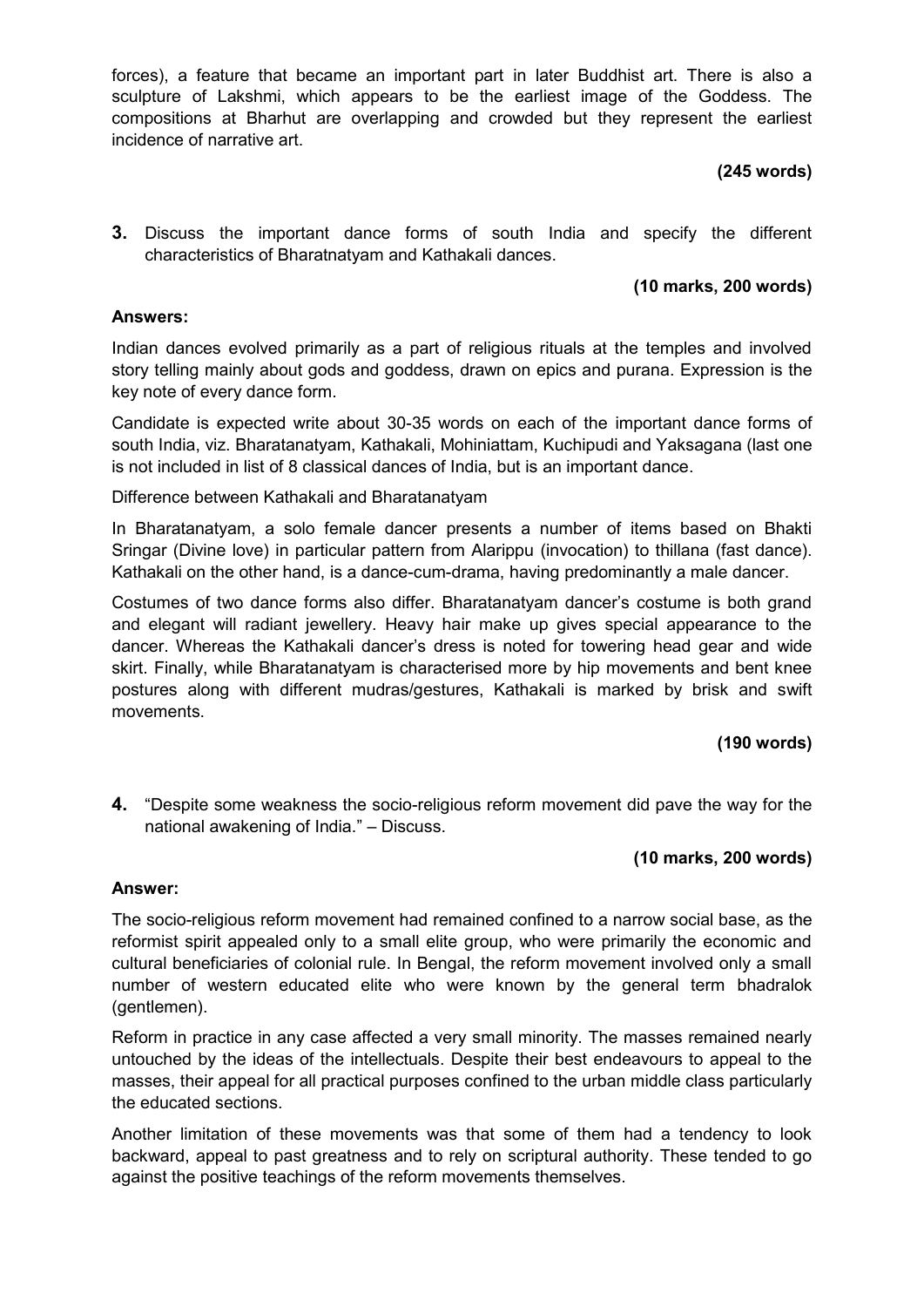**Contribution** 

- These movements attacked the caste system, untouchability and other social and legal inequalities.
- These movements were progressive in character for they sought reorganisation of society on democratic lines and on the basis of ideas of individual equality, social equality, enlightenment and reason.

Since many reform movements drew their inspiration from India's rich cultural heritage, these promoted pan-Indian feelings and spirit of nationalism.

## **(208 words)**

**5.** 'The Ilbert Bill was the most extreme but by no means an isolated expression of white racism.' Critically analyse the statement.

### **(10 marks, 200 words)**

#### **Answer:**

C.P. Ilbert was the law member of the Viceroy's Executive Council. At the insistence of the Viceroy (Ripon) Ilbert introduced a bill popularly known as the Ilbert Bill in the Legislative Council. The Bill sought to abolish at once and completely every judicial disqualification based merely on race distinctions. Till that time (1881) the provision was that Indian judges could not try Europeans in criminal cases. Ilbert Bill sought to give the Indian judges the same powers and rights as their European colleagues enjoyed. The Bill raised a storm of agitation among the members of the European community and Ripon had to modify it.

However, Ilbert Bill was not the only instance of white racism. Indians were also not given commissioned ranks in the army till late  $19<sup>th</sup>$  century. In order to discourage Indians in the civil services maximum age for ICS exams was reduced from 21 to 19 years in 1877. The exam was still held in London. The nationalist leaders demanded increase of age and holding of simultaneous exam in India. Finally age was increased from 19 to 23 years in 1892. The GoI Act, 1919 provided for and exam for ICS to be held in India. The first such exam was held in India at Allahabad in 1922, even when Indians in bureaucracy were only 15% of the total strength.

### **(223 words)**

**6.** Assess the contribution of the Moderates in exposing the "Drain of Wealth" by the British government.

### **(10 marks, 200 words)**

### **Answer:**

The most significant historical contribution of the moderates was that they offered an economic critique of colonialism. This economic nationalism became a major theme that developed further during the subsequent period of the nationalist movement and to a large extent influenced the economic policies of the Congress government in independent India.

The contribution of the following leaders is important in this context:

- (a) Dada Bhai Naoroji
- (b) M G Ranade
- (c) R C Dutt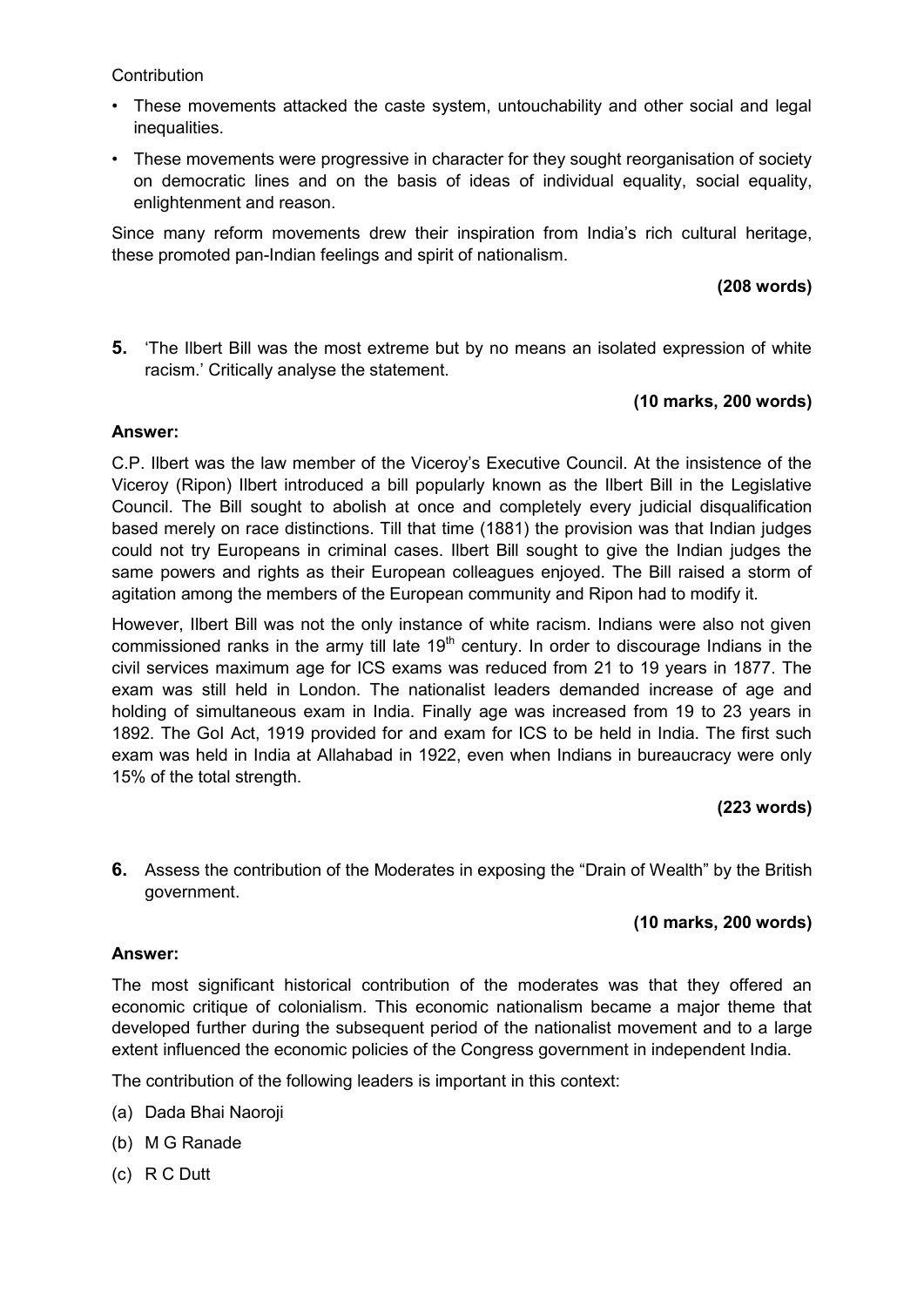- (d) G Subramania Aiyar
- The main thrust of this economic nationalism was on Indian poverty created by the application of classical economic theory of free trade.
- They argued that the British rule had turned India into a supplier of raw materials and a consumer of manufactured goods from the mother country.
- India was reduced to the status of a dependent agrarian economy and a field for British capital investment. The key to India's development was industrialisation with Indian capital, while investment by foreign capital meant drainage of wealth through expatriation of profit. It was argued that direct drainage of wealth took place through payment of Home Charges, military charges and guaranteed interest payment on railway investments. On an average this amounted to at least half of the total revenue incomeof the British Indian government.
- High land revenue demand led to land alienation and impoverishment of the peasantry, while absence of protective tariff in the interests of British manufactures hindered industrialisation and destroyed the handicraft industry.

**(243 words)** 

**7.** "Socialism was the core theme of the reforms done by Indira Gandhi." – Explain.

## **(10 marks, 200 words)**

### **Answer:**

Indira Gandhi succeeded Lal Bahadur Shastri as Prime minister of India in 1966. J.L. Nehru respecting socialism and opted for 5 year plans on the pattern of U.S.S.R while Lal Bahadur Shastri also gave the slogan of 'Jai Jawan Jai Kisan' with objective to strengthen armed forces and peasantry.

As India was already suffering from poverty and food crisis so, Mrs. Gandhi after coming to the power came out with 10 point programme in 1967 on the ground of socialism. It included nationalization of Banks, nationalization of general Insurance, state trading in import and export trade, ceilings on urban property and income, public distribution of food grains, rapid implementation of land reforms, provisions of housing sites to the rural poor etc.

In 1969, she introduced MRTP (Monopolies and Restrictive Trade Practices) with the objective to end the dominance and monopoly of big business houses in trade and commerce and in 1970 she ended Privy Purses of princely states. In 1976, she went ahead with the grand 42<sup>nd</sup> amendment in which Fundamental Rights were indirectly emasculated by being made subordinate to an expanded version of Directive Principles of State Policy.

Lastly, she gave the slogan 'Garibi Hatao.' In this way she was committed to the cause of socialism i.e; bringing the underprivileged in the privileged class.

### **(216 words)**

**8.** "Nehru laid down a strong foundation of Independent India." – Explain with examples.

### **(10 marks, 200 words)**

### **Answer:**

India became independent in 1947 and this infant country was facing troubles from all the sides like economic crisis, aggressive neighbours, communalism etc. In such circumstances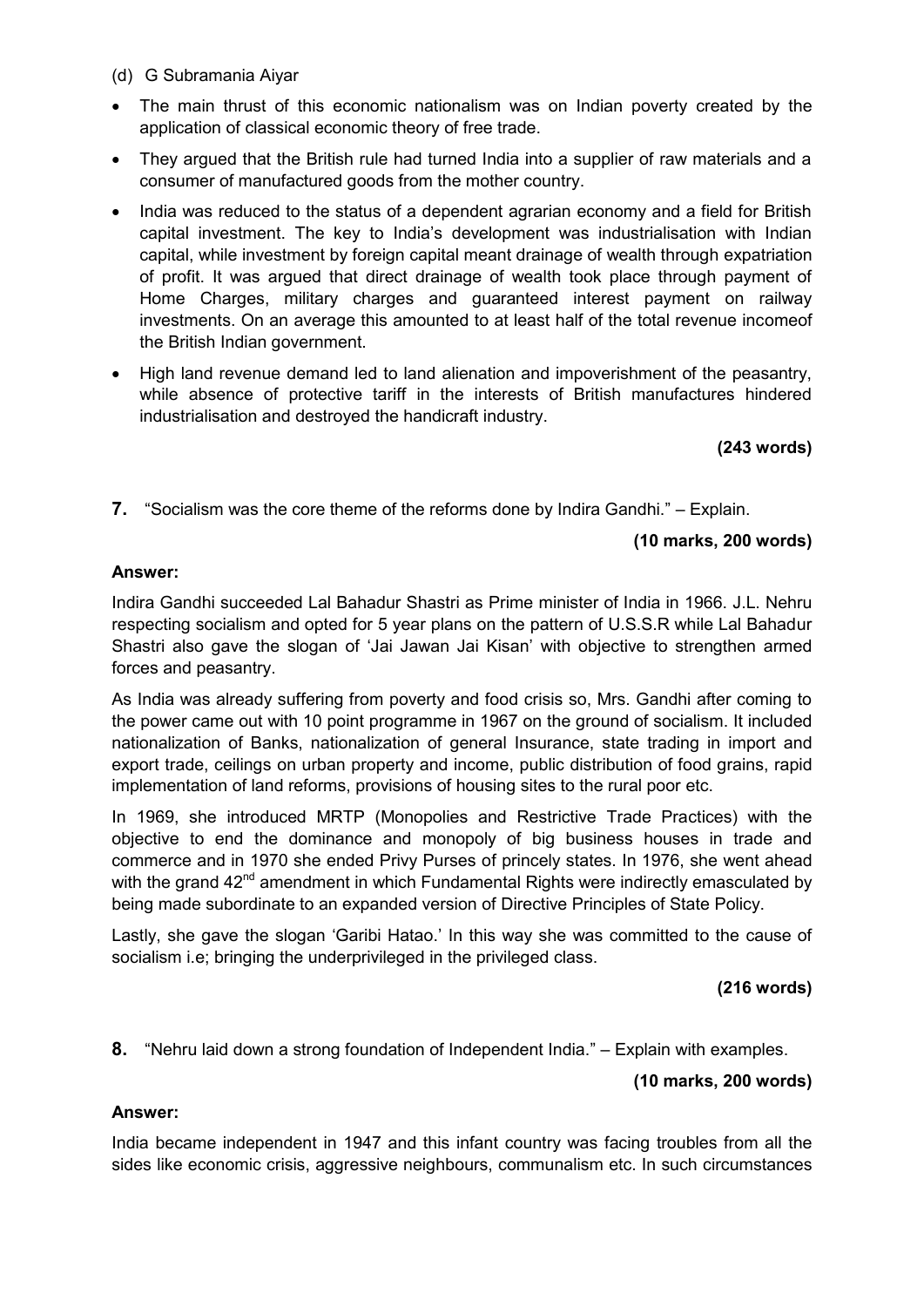when Strachians (followers of John Strachey's view) were of the opinion that India will not survive as a nation, Nehru proved all of them wrong and gave a strong foundation of India.

In the field of economy he opted for 5 year plans giving priority to agriculture in  $1<sup>st</sup>$  plan and industries in the  $2^{nd}$  plan. In a situation when zamindari had strong roots he went for supporting Bhoodan movement. In foreign policy he came out with NAM and Panchsheel which was to establish peace, stability and active role in world politics without being involved in cold war. He came out with Panchsheel Tribal Policy which talked about self empowerment through self-contribution. He efficiently and pragmatically handled Kashmir problem and also handled the two wars of 1948 & 1962. Irrespective of all odds India got acceptance in the world community which became evident by India's presence and behavior in Belgrade conference of 1961.

Though he did not get desired result everywhere like Bhoodan Movement failed to attract the zamindar class completely but they created a good base for Independent India.

### **(206 words)**

**9.** "Russian Revolution proved to be the water divide in the world political order." – Discuss.

### **(10 marks, 200 words)**

### **Answer:**

Russian revolution of 1917 was an epoch making event in history. For the first time in the history of the world labourers and workers got the power to decide their fate. This revolution was the victory of communism fulfilling the dream of prophet of Communism Karl Marx.

It proved to be the turning point in world history because it became inspiration for all the people suffering from capitalism and imperialism. It became a hope for colonial people and in a country like India Bhagat Singh declared that capitalism and imperialism were his enemies.

Communism and Socialism got promotion and the newly formed nations in Asia, Africa and South America like Vietnam, Cuba, Yugoslavia started giving preference to it. eg; Revolution in Cuba in 1959.

It became a big cause of fear for the proponents of capitalism and the fear rose to such a level that it gave rise to extreme ideological nationalism like Nazism and Fascism. Finally, it divided the world into two groups after  $2<sup>nd</sup>$  world war leading to cold war from 1945-1991. So, Russian Revolution played an important role in raising the voice of workers and labourers and promoting communism and socialism.

## **(194 words)**

**10.** "A total and unmitigated disaster." How far would you agree with this comment on the policies of Mao Zedong and the Chinese Communist party during the period 1949- 1960?

### **(10 marks, 200 words)**

#### **Answer:**

Mao came into power in 1949 when China was devastated after the long civil war and the war with Japan. The railways, roadways, canals and dykes had been destroyed and there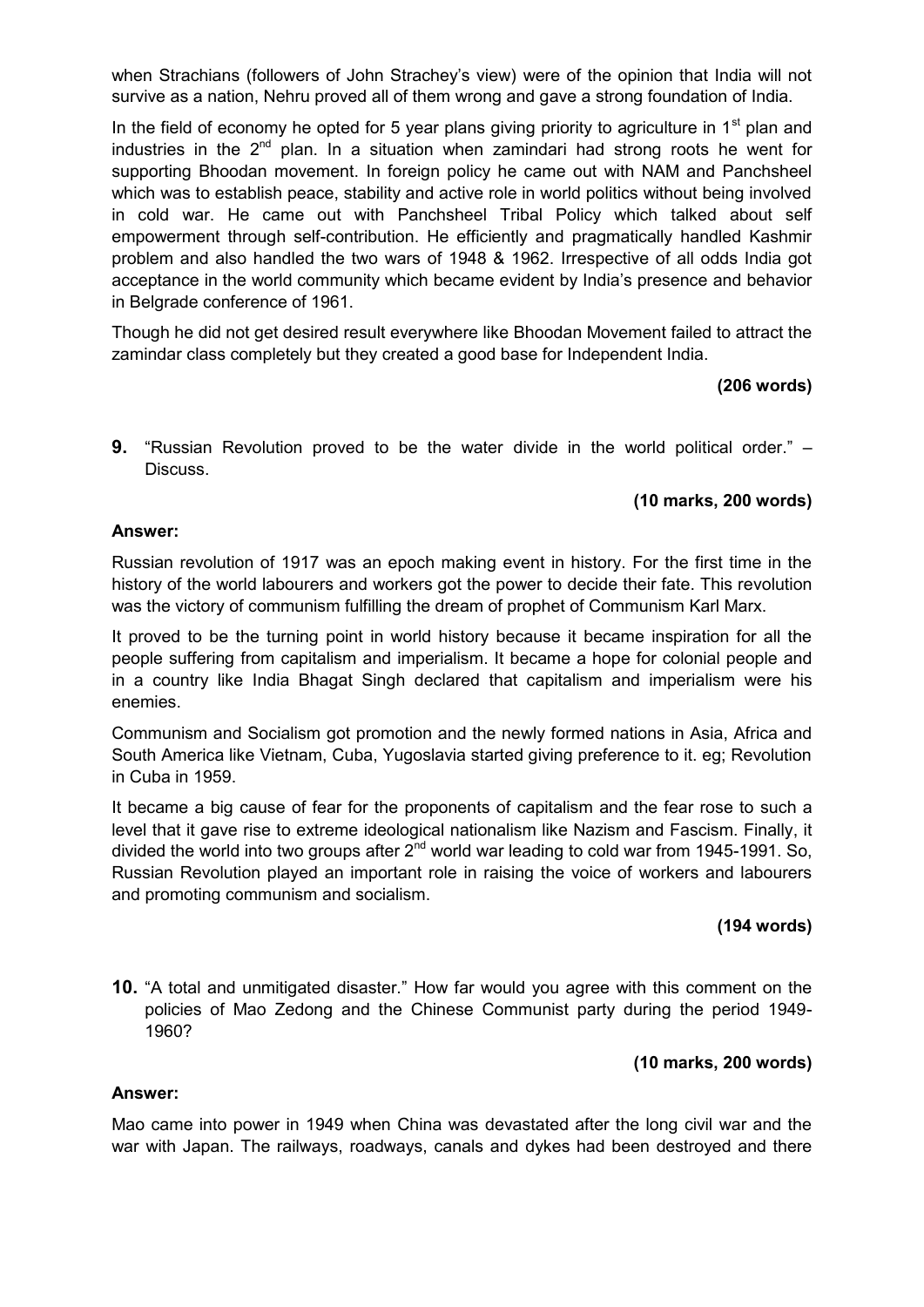were chronic food shortages. The industry was backward, agriculture was inefficient and incapable of feeding the poverty-stricken mass and inflation seemed out of control.

In such a scenario the steps Mao took were:

- (1) The Constitution of 1950 by which the whole system of governance was dominated by the Communist Party of China and only the party members could fight elections. This provided China with a strong and centralised type of government after a long time.
- (2) In the field of agriculture, China was transformed from a country of small, inefficient private farms into one of large co-operative farms. Under this, the land was taken away from the private owners and redistributed to Communist Party members by resorting to considerable violence, torture and even executions.
- (3) Industrial changes began with the government nationalising most businesses. China also adopted Five Year Plans concentrating on heavy industries based on iron and steel, and coal and chemicals.
- (4) The hundred flowers campaign was targeted to produce technicians and experts and lastly the Great Leap Forward promoted industry and agriculture simultaneously.
- (5) Finally Cultural Revolution i.e the attempt to keep the revolutions and the Great Leap on a pure Marxist-Leninist course.

But these attempts led to chaos and unrest as they were followed on the lines of strict discipline subsequently leading to a civil war situation once again.

### **(255 words)**

**11.** "Stalin's power during the 1930's was based almost entirely on terror." – Discuss.

## **(10 marks, 200 words)**

### **Answer:**

Stalin after coming to power with all his tricks and terror wanted to turn U.S.S.R into a great power. Stalin literally means man of steel. He wanted to achieve in USSR in 10 years what had happened in Rest of Europe in past 100 years, in the field of development.

In economic reforms he took drastic steps in agriculture and industrialization. The problems of agriculture were dealt with by the process known as 'collectivization'. The idea was that small farms and holdings belonging to the peasants should be merged to form large collective farms 'Kolkhoz' jointly owned by the peasants. The policy was launched in 1929 and had to be carried through by sheer brute force.

Five Year Plans were introduced for industries which proved to be a miracle as the industries blossomed and USSR soon turned into an industrial power. Ordinary workers were ruthlessly disciplined, severely punished for bad workmanship, people were accused of being saboteurs or wreckers when targets were not met, and given spells in forced labour camps.

In the political field, Stalin followed the policy of purge. Opposition of any type was unwelcome and dissidents were routinely sent to labour camps to die and any political protest was not tolerated at all. Due to this the time from 1934-38 was termed as a period of great terror. The brutality of Stalin in this entire time period proved very costly for U.S.S.R. in longer run.

**(238 words)**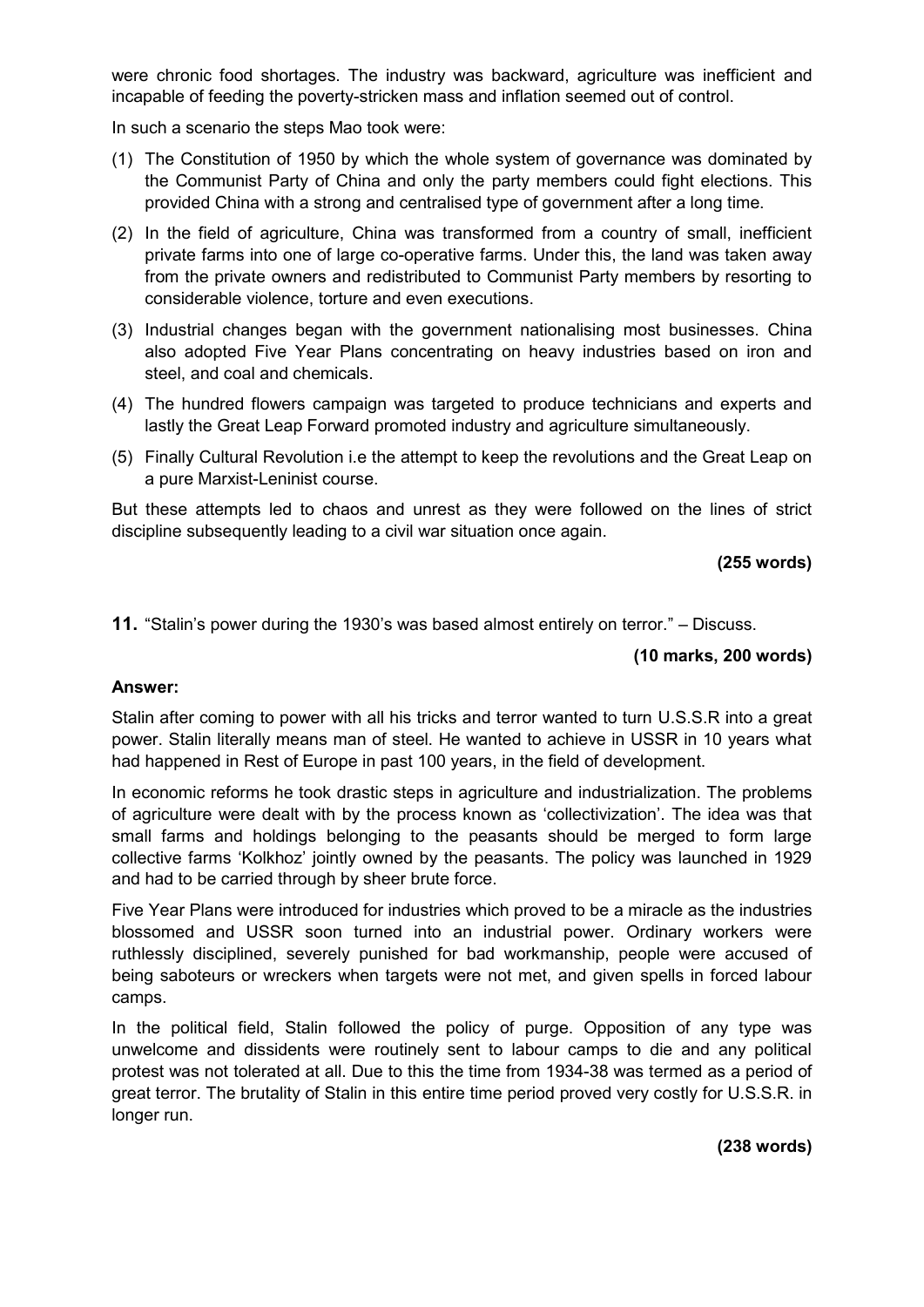**12.** Discuss the possible correlation of dengue epidemic with 'climate' in general and 'climate change' in particular.

## **(10 marks, 200 words)**

### **Answer:**

Dengue is a viral disease transmitted by the bite of female mosquito species Aedes Aegypti and Aedes-Albopictus. Outbreaks of the illness are usually observed in the post-monsoon season when mosquitoes breed in stagnant water and proliferate. But this year dengue lost its seasonality. Mosquitoes that transmit dengue can breed year round. All they need is stagnant water, which was available in plenty throughout the year. This year, India experienced more dry days than wet days during the monsoon season. This created a perfect condition for mosquitoes to breed. The prevailing El-Nino condition this year could be behind this.

Climate Change is going to make the environment conducive for the spread of all vectorborne diseases (dengue, malaria, filaria, Japanese encephalitis and Chikungunya). The temperature rise can lead to floods, and this may lead to an increase in vector-borne diseases. Vector-borne disease risks increase as sea level rises and creates new breeding grounds along the coast. The Inter-governmental Panel on Climate Change (IPCC) also says Climate Change is likely to expand the geographical distribution of several vector-borne diseases and extend transmission seasons in some locations.

#### **(183 words)**

**13.** Discuss the current aluminium crisis in international market and its effects on India's Aluminium Industry.

### **(10 marks, 200 words)**

#### **Answer:**

China, which has been expanding its infrastructure over the past decade, is the world's biggest consumer of aluminium. It started overproducing the metal, thanks to cheap land and labour and government subsidies. The country today controls over half of the global production and dominates the estimated US \$ 100 billion aluminium industry that produces the metal for an array of products, including cars, cans, railway coaches, aeroplanes, windmill blades and high technology electronics such as smart watches.

The problem began when the world was recovering from the global financial crisis around 2009. During this time, China started building an inventory for its domestic industry by buying its bauxite from India and Malaysia. This led to an oversupply of the metal in China's domestic market. China's metal demand experienced a crash in the first half of this year after its economy began to slow down – its GDP growth rate has fallen from a peak of 14.2% in 2007 to 7% in June 2015.

This economic turmoil led to a slowdown in Chinese demand, causing a steep drop in metal prices. The crash had global repercussions. The metal has become difficult to trade. It costs US \$ 1800 to produce a tonne of aluminium, while its market price is around US \$1640.

India could not remain immune from this international turmoil. Owing to cheap availability of aluminium in the international market, Indian companies imported the metal, mostly from China and West Asia rather than domestically producing it. The share of domestically produced aluminium in domestic consumption reduced from 66% in 2008 to 44% in August 2015. It is forcing Indian companies to shut down operations and rendering many workers jobless.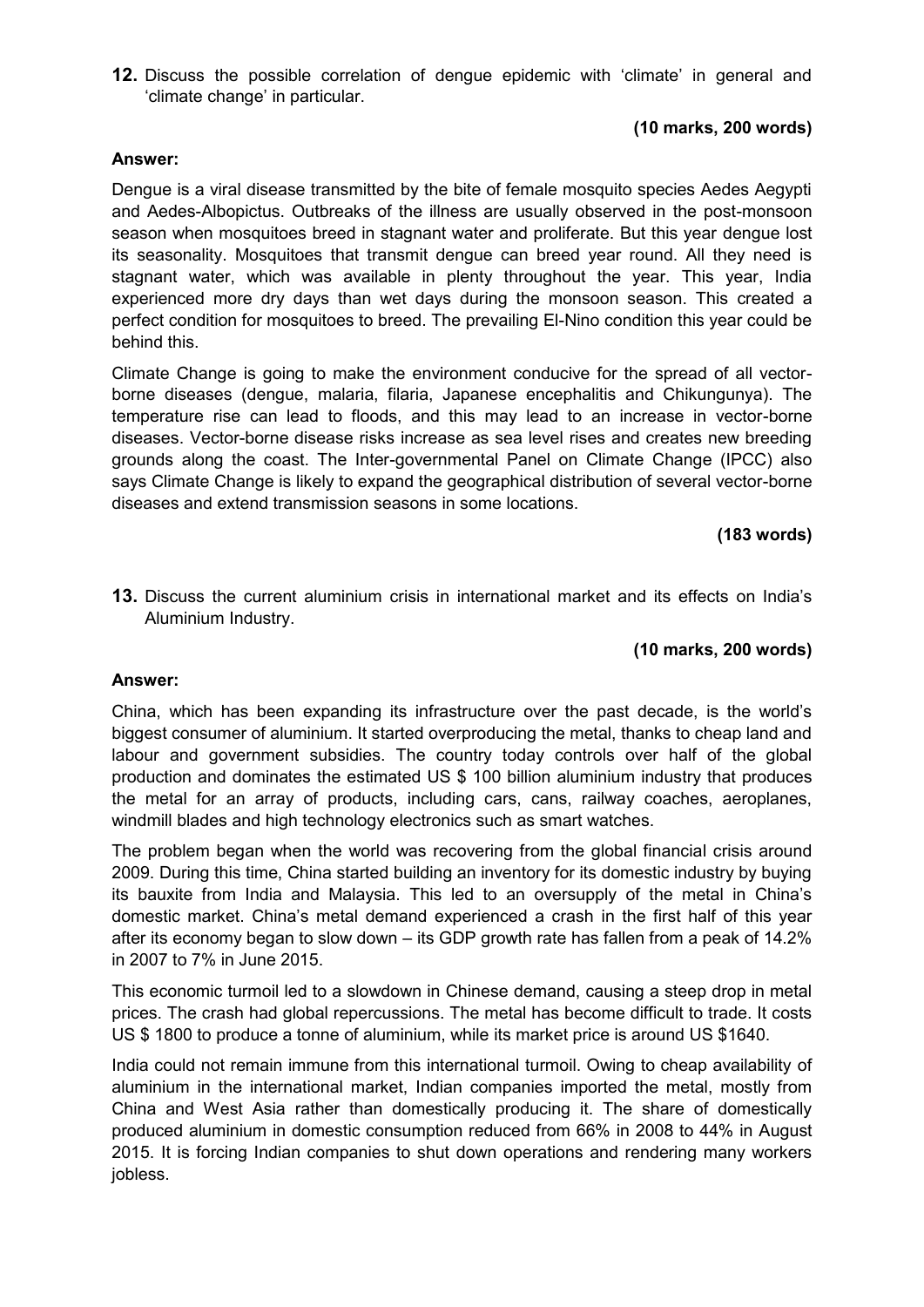**14.** List the four principal Monsoon regions in the world and account for their tropical latitudinal locations.

### **(10 marks, 200 words)**

#### **Answer:**

The word 'Monsoon' is derived from the Arabic word 'Mausim' (meaning "Season") and has come to mean a seasonal reversal of winds, a general sea-to-land movement (called onshore flow) in summer and a general land-to-sea movement (called off-shore flow) in winter.

A. The two major Monsoonal systems are:

- (a) the South Asian monsoon is characterised by a strong onshore flow in summer and a somewhat less pronounced offshore flow in winter.
- (b) In East Asia, the outblowing winter monsoon is stronger than the inblowing summer monsoon.
- B. The two minor monsoonal systems are:
	- (a) In Australia, north westerly summer winds bring the wet season to northern Australia; dry south-easterly flow dominates in winter.
	- (b) In West Africa, summer winds are from the southwest and winter winds are from the northeast.

Monsoon winds essentially represent unusually large latitudinal migrations of normal trade winds and westerly flow. The explanation for such extensive migrations, however, is not fully clear, and we are left with the realisation that the origin of monsoons is still not fully understood, although there is increasing evidence that it is associated with upper-air phenomena, particularly Jet Stream behaviour.

The tropical regions represent the best monsoonal circulations and one major reason may be a significant shift of Inter-Tropical Convergence Zone (ITCZ) as seen in South Asian summer monsoon.

**(218 words)** 

**15.** What are 'Seismic Gaps'? What is their significance?

#### **(10 marks, 200 words)**

#### **Answer:**

The magnitude of the earthquake depends on the amount of the slip the tectonic plates undergo. Till a major earthquake actually occurs, scientists refer to regions of accumulated potential slip as Seismic Gap.

Seismic Gaps are prone to earthquakes because the accumulated strain beneath the surface has not been released. By identifying seismic gaps, we can get to know the proneness of a region to earthquakes. There are a number of seismic gaps, each spanning 200 km or more, in the Himalayas which can produce earthquakes of greater than 7.5 magnitude.

The knowledge of these seismic gaps' locations in the country can provide us basis for planning. The development plans should be in accordance with their distribution. The presence of a number of seismic gaps in Himalayan region suggests that we should avoid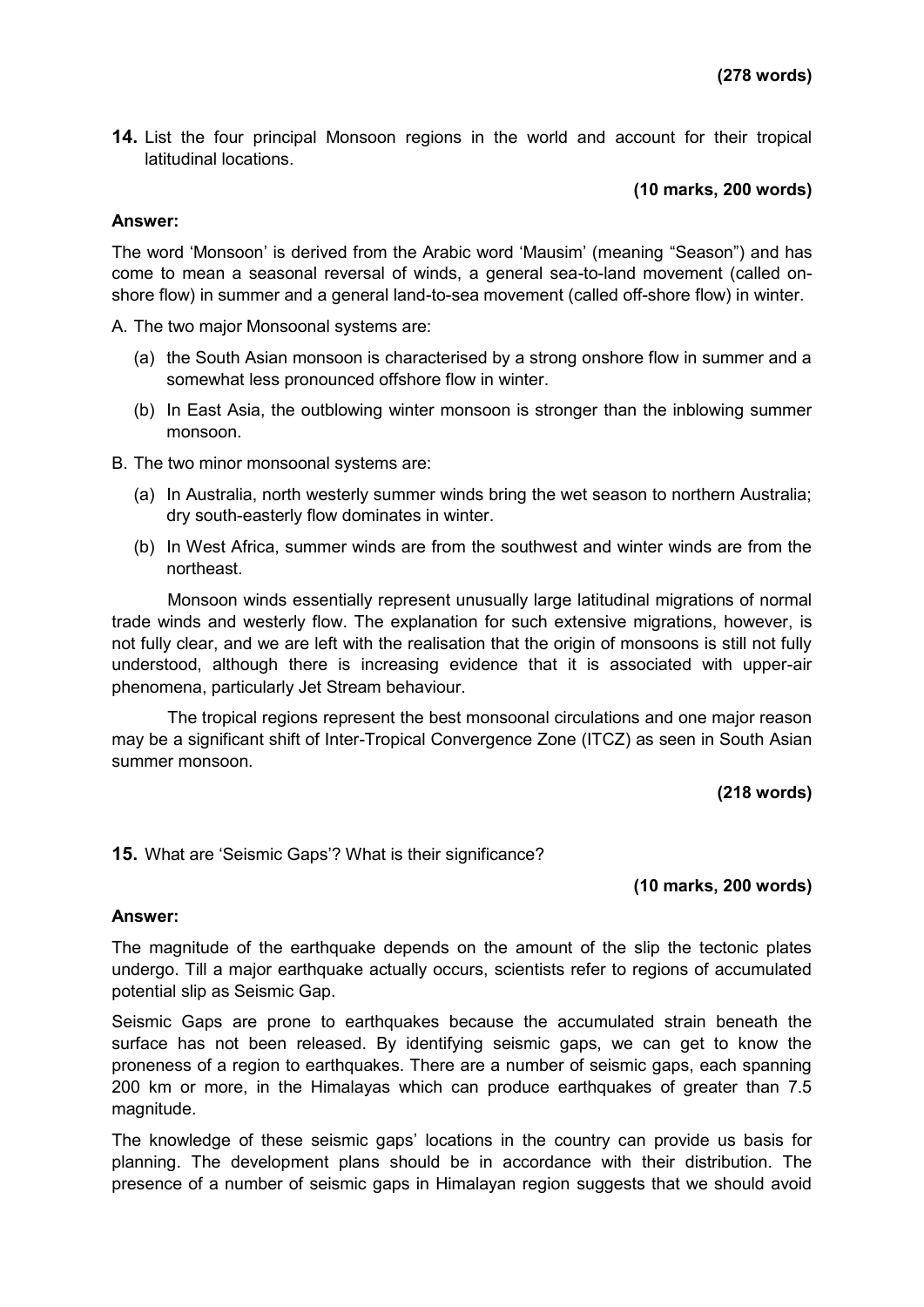big irrigation projects as these can trigger off earthquakes of high magnitude leading to catastrophic consequences of entire northern region.

Mapping of Seismic Gaps in the country is the best we can do till the time we reach to a stage where we can predict earthquakes.

## **(179 words)**

**16.** What are 'Western Disturbances'? How do they influence India's weather?

## **(10 marks, 200 words)**

### **Answer:**

Western Disturbances are low-pressure systems (temperate cyclones) embedded in the Westerlies, the planetary winds that flow from west to east between  $30^{\circ}$  -  $60^{\circ}$  latitude. These generally originate in the Mediterranean region and travel over Iran, Iraq, Afghanistan and Pakistan to enter India loaded with moisture. The frequency of these systems reaching India increases during winter with the southward shift of pressure belts (with the apparent movement of sun towards the tropic of cancer).

These disturbances generally lead to

- Mild rain during winter (beneficial to the rabi crop)
- Snowfall in Western Himalayas
- Cold wave in the region
- Sometimes hail formation

These disturbances generally affect North-west India but occasionally their effects go farther east and south (upto Central India). But in the recent past, it is observed that this beneficial weather phenomenon is increasingly becoming disastrous. The cloud burst in Leh in 2010, the floods and landslide in Uttarakhand in 2013 and the excessive rain in J&K in 2014 were all linked to these disturbances.

These disturbances originate thousands of kilometres away and travel over countries where data collection is sparse. More of these disturbances are now being observed these days because the technology to detect, monitor and predict has improved. Indian Meteorological Department is now undertaking studies to understand Western Disturbances.

### **(215 words)**

**17.** What is 'Stupa of Ice', which has recently been in news from Ladakh? What are its advantages for water-harvesting?

## **(10 marks, 200 words)**

### **Answer:**

Three decades after 'ice man' Chawang Norphel first harvested water in the form of artificial glaciers in Laddakh, Sonam Wangchuk, a young mechanical engineer, has taken the innovation forward.

To construct these glaciers, river water is brought down the mountain slope in pipes buried underground. The lower end of the pipe is bent to form a nozzle, which juts out of the ground. Water sprinkles out of this nozzle and, since the temperatures in these regions hover around -30°C, it freezes and settles on a wooden frame, taking the shape of a cone.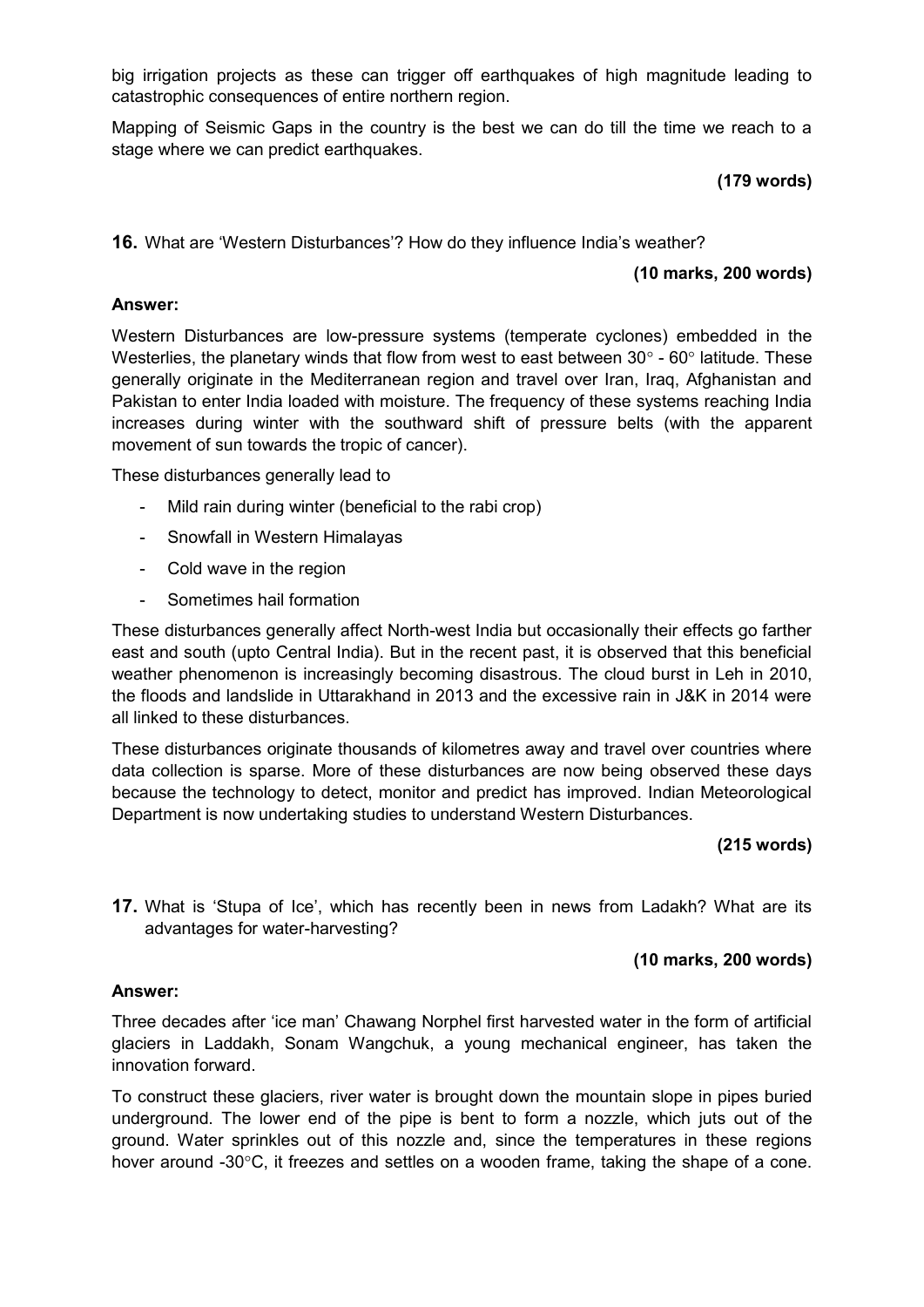Science says that the water coming out of the lower end of the pipe attains the height from which it was drawn upstream.

The ice stupa of 20 metres height stores about 20 million litres of water and during summer, it melts to provide water. The distinct advantages of Wangchuk's stupas of ice are –

- 1. The conical shape of glaciers which resemble Buddhist stupas means minimum surface area with maximum volume.
- 2. Reservoirs can be constructed anywhere, even at relatively lower altitudes.
- 3. Design does not require much labour, barring the one-time installation of pipes.

**(188 words)** 

**18.** Briefly discuss the physiography of the 'coasts' in India.

## **(10 marks, 200 words)**

#### **Answer:**

The coasts that surround the Indian Peninsula are of the longitudinal Pacific type which border mountain chains. The major portions of the Indian coasts are either stable or advancing, being built into the sea by deltas or estuaries. However, an example of the retreating type of coast is found near Rameshwaram where the land surface connecting the southern tip of India with Sri Lanka was drowned during the Quaternary times.

The East Coast: starts from the edge of the Ganga delta and extends right through to the southernmost tip of the Peninsula at Kanniyakumari facing the Bay of Bengal. The coast is mostly of the emergent type, that is, it is regular in outline and is characterised by offshore bars, fine sea beaches, sand ridges and lagoons. Most of the great rivers of India, barring a few notable exceptions, have their mouths on this coast. The coastal plain on the east is much wider than on the west. Here the narrow strip of beaches is fronted by rows of sand dunes, broken by a number of lagoons.

The West Coast also culminates at Kanniyakumari. South of the Indus delta is the Kathiawar Peninsula, and but for is the western coastline runs straight from the Gujarat Plains to the extreme south. This was formed by faulting. This straight looking coast is however quite jagged by a large number of coves and creeks. The Indentations in the west coast are not so prominent as those of other continents (for ex. Australia or Western Europe).

### **(252 words)**

**19.** Critically comment on the observation that "India continues to follow the colonial forest regime that has alienated communities from their land and resources."

### **(10 marks, 200 words)**

### **Answer:**

At present, the Indian government recognises community rights over their forests under the Forest Rights Act of 2006, and empowers the gram sabha to protect and manage them. But the law remains poorly implemented as forest departments continue to resist ceding control over forests. The Forest Survey of India's report in 1999 shows that 31 million ha of forests lay within revenue villages. This should be the minimum area over which community forest rights need to be recognised. But the government has so far recognised rights over only 2.5 million ha. This makes India a laggard; other countries have made for greater progress in forest governance reforms.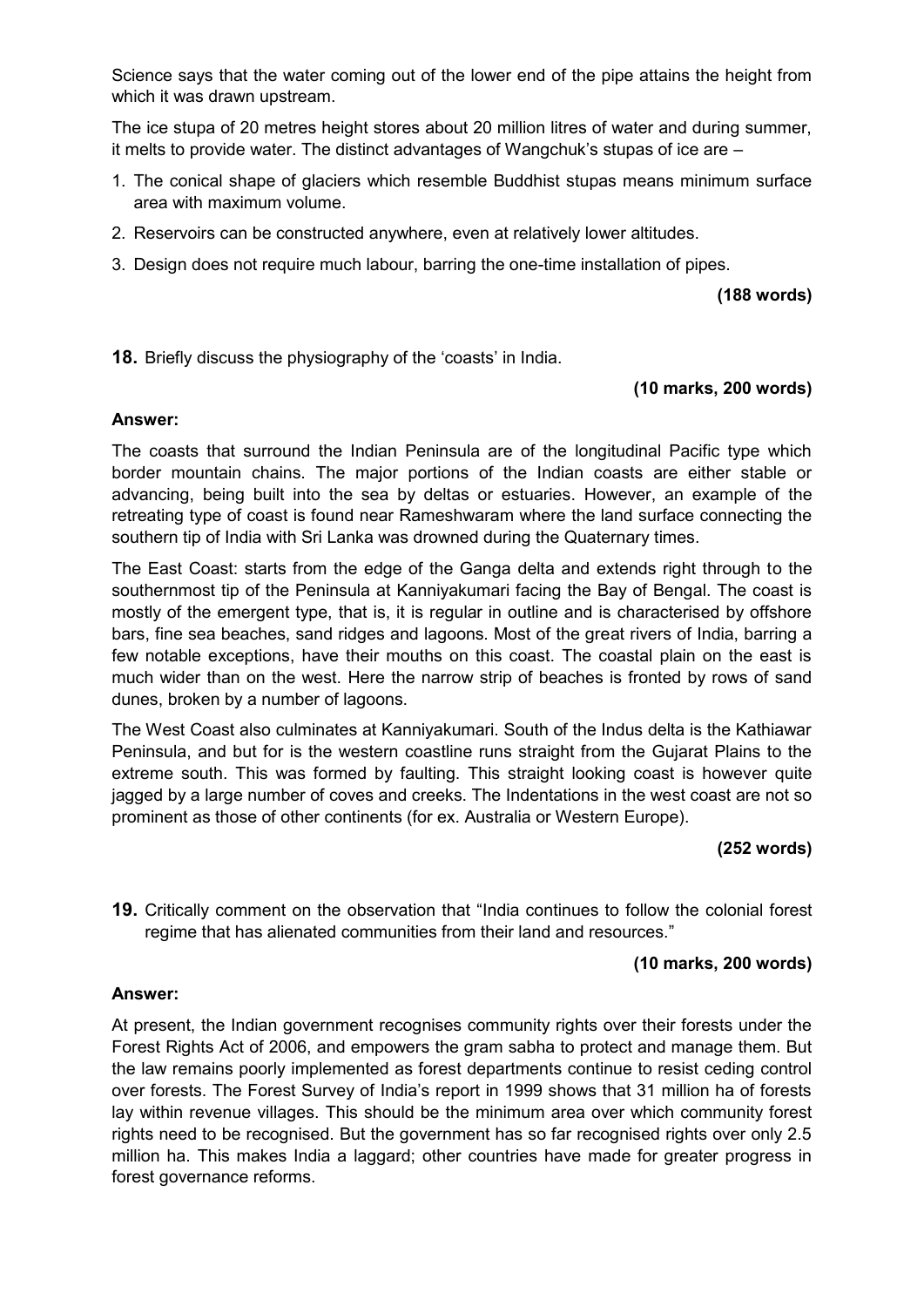Under FRA, the government allows communities to harvest and trade non-timber forest produce. Yet more than 200 million people including tribals, who depend on forest produce for a living remain neglected and impoverished. Besides, FRA does not provide communities explicit rights over timber, the most lucrative forest resource.

A study by World Resources Institute in 14 forest-rich countries shows that deforestation in community forests is much less than in those outside community control. India should look beyond the idea that only forest department is capable of managing forests. Other departments need to pitch in to support community forestry.

## **(205 words)**

**20.** Identify the critical elements in biotechnology research and discuss localisation of Biotechnology Firms.

## **(10 marks, 200 words)**

#### **Answer:**

Biotechnology may be defined as the application of molecular and cellular processes to solve problems, develop products and services, or modify liking organisms to carry desired traits. Arising after the discovery of recombinant DNA, biotechnology has been a rapidly growing industry worldwide, with extensive linkages to agriculture, heath care, energy and environmental sciences.

Venture capital is critical to making basic research in biotechnology commercially viable. Most small biotech firms lose money, given the high costs and enormous amounts of research necessary to generate their output and the long lag between research and development and commercial deployment. The success of biotech firms is closely related to their strategic alliances with universities and pharmaceutical firms.

Because pools of specialised skills and a scientifically talented workforce are essential to the long process of biotech research and development, an essential element defining the locational needs of biotech firms, is the placement of research universities and institutions and the associated supply of research scientists.

## **(159 words)**

**21.** What do you understand by Large Igneous Province/ Flood Basalt? Explain the formation process with example from India's geology.

## **(10 marks, 200 words)**

### **Answer:**

Large igneous provinces (LIPs) are defined as voluminous emplacements of predominantly mafic extrusive and intrusive rock.

Many geologists believe that almost all LIPs were created at hot spots/fissure eruptions by mantle plumes. According to this hypothesis, a large, turbulent blob of hot material  $-$  a "plume head" - leads the way. When this plume head reaches the top of the mantle, it generates a huge quantity of magma by melting, which erupts in massive flood basalts. These flood basalts are on continents as well as in the ocean basins, for eg;

- (a) Columbia River Plateau and Deccan Trap in India (Continent) and
- (b) Ontong-Java plateau and Kerguelen Plateau (Ocean)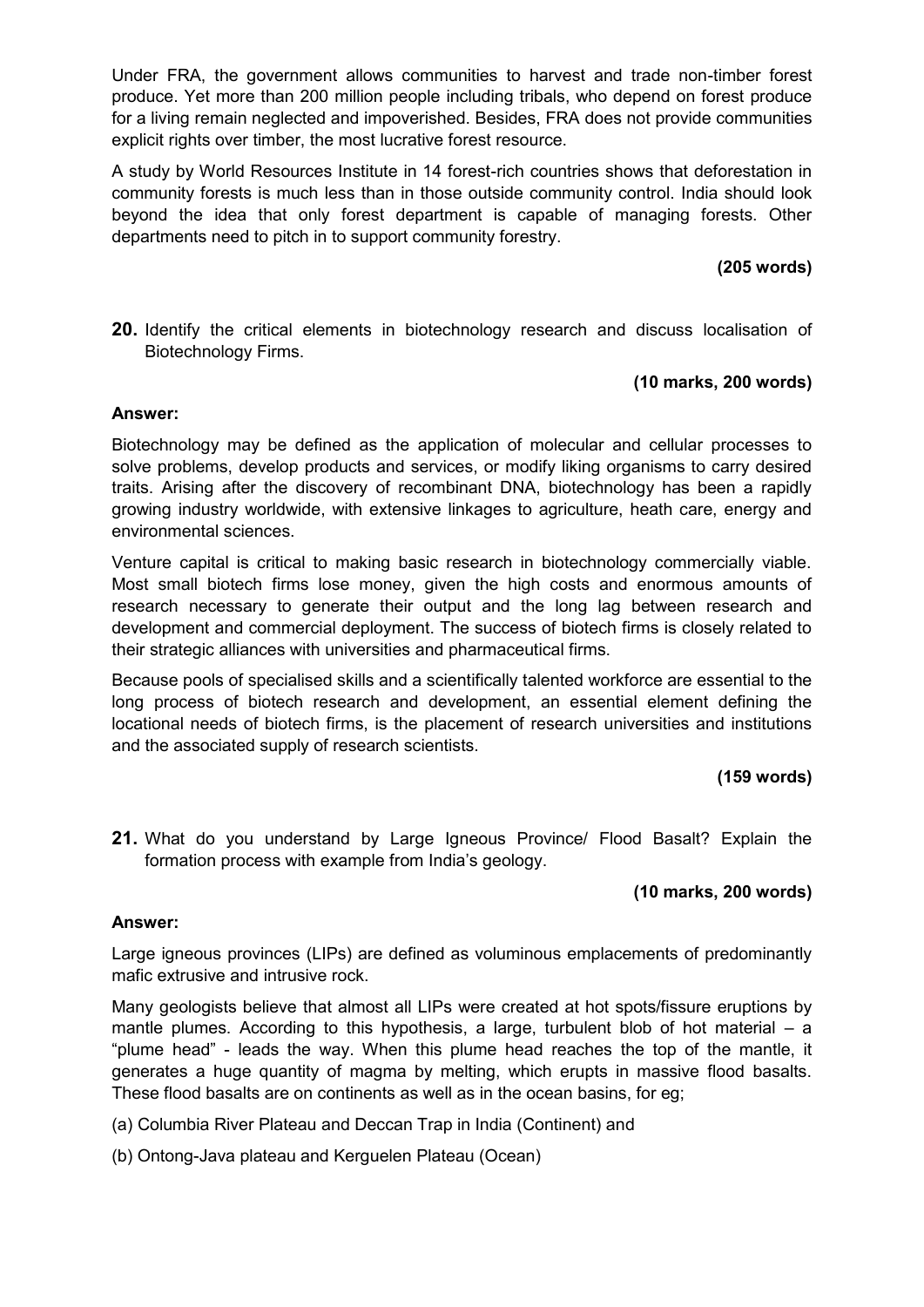The Deccan Trap: From the end of the Cretaceous (65 million years ago) till the beginning of the Eocene (57 million years ago), stupendous volcanic outburst overwhelmed a vast area of the Peninsular India. A vast area of about 10 lakh sq. km. was flooded by the out pouring of extremely mobile basalt lava from fissures and cracks covering fully the pre-existing topography.

These volcanic deposits have flat top and steep sides so that they appear as gigantic steps (the word 'trap' in Swedish means a 'step'). It is estimated that the molten rock of the order of 6.5 million cubic meters, exceeding the bulk of the entire Himalaya, was poured out from the interior of the earth to form this volcanic plateau over 1800 mt. in height. The Deccan Trap forms the north-west portion of the Deccan Plateau. The vulcanism is supposed to be the result of the Reunion hotspot.

# **(259 words)**

**22.** Critically analyze the expanding wildlife crimes. What boosts the illegal trade and suggest ways to check the online wildlife crimes?

# **(10 marks, 200 words)**

### **Answer:**

Illegal wildlife crimes have increased to meet the increasing Asian (mainly Chinese) demand for elephant ivory, rhino horns, and tiger products. Controlled by dangerous crime syndicates, wildlife criminals often operate with impunity making the trade a low-risk/highprofit business estimated at up to \$10 billion annually. Illegal wildlife trade is one of the reasons (the major reason being habitat destruction) behind the 52% decline in wildlife populations of vertebrate species – mammals, birds, reptiles, amphibians, and fish – over the last 40 years.

The current scenario should be tackled by making concrete efforts to reduce the demand of wildlife products through promoting species conservation, empowering people to protect wildlife and promoting and scaling community-based conservation. Some other activities which can be undertaken are pushing governments to protect threatened animal populations by increasing law enforcement, imposing strict deterrents, reducing demand for endangered species products and honouring international commitments made under CITES. Most importantly, a reduction in demand for illegal wildlife parts and products can only happen if the buyers start asking questions and get the facts before buying any wildlife or plant product.

Due to its anonymity, wildlife trade (dependent on wildlife crimes) gets carried out in the cyberspace which can be dealt through a well coordinated global effort to track such trading entities. Strong International Convention with UN backing; Strengthening existing framework (CITES, TRAFFIC, CAWT) and enhancing their jurisdiction; Better cyber architecture to track the criminals online and promotion of ethical hacking to bug and hack the online trading platforms, are some of the other activities which can be performed to ensure a reduction in the illegal wildlife trade and crimes.

# **(262 words)**

**23.** "Discriminating against women keeps countries poorer." – Critically analyze the above statement.

**(10 marks, 200 words)** 

**Answer:**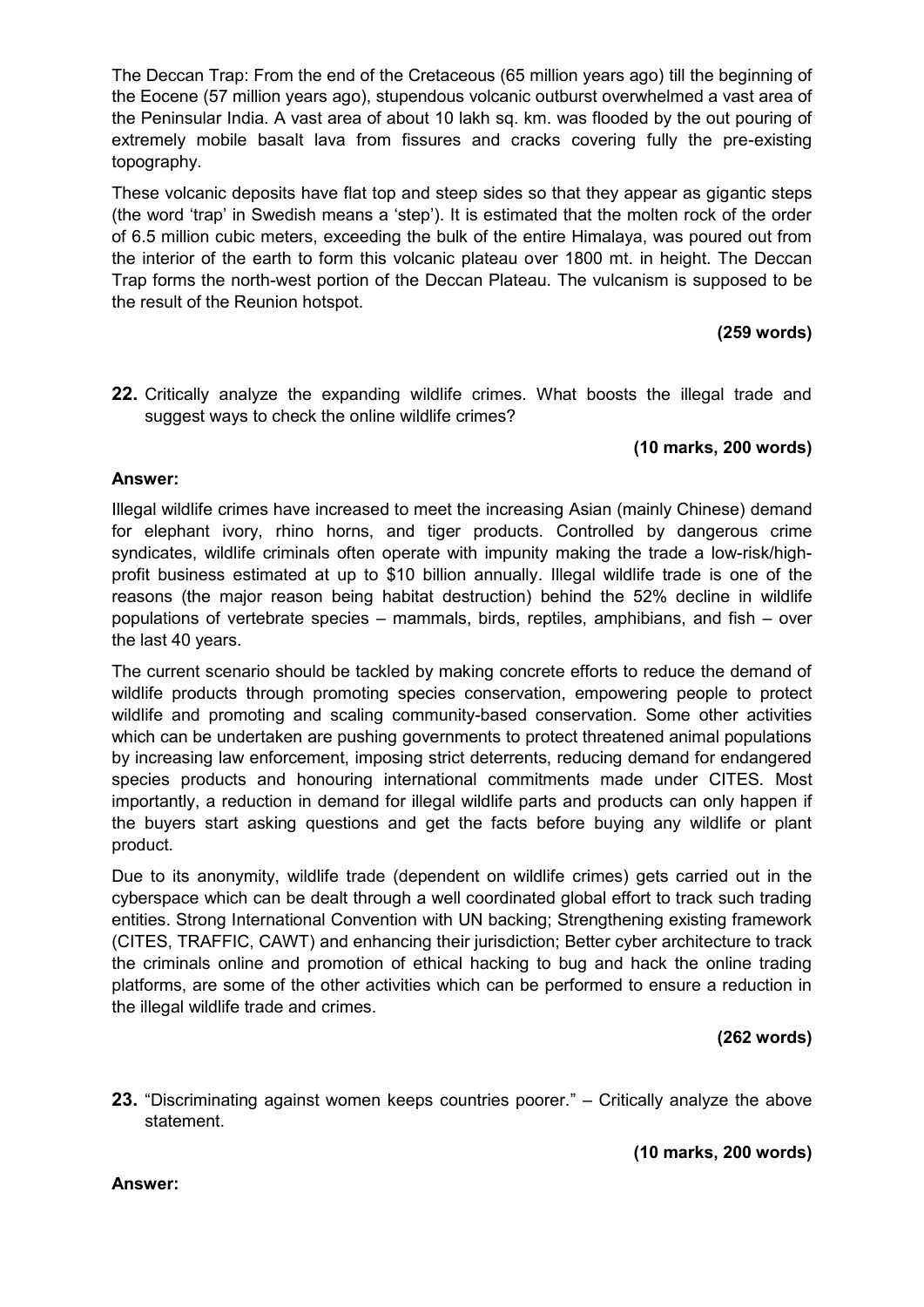Women constitute half the world. If 50% of this world's population faces varying level of disabilities in legal and social frameworks which prevent or retard women's economic contribution and development in different countries, the level of output will quite naturally stay sub-optimally below the potential.

This assessment has now also been backed by empirical research data reported by World Bank according to which only 18 countries across the world provide women economic opportunities, at par with men. World Bank found out that there are certain countries where women can't apply for passport in same way as men, in some countries they are denied jobs which their husbands don't approve off (Jordan and Iran), in some there are no laws against sexual harassment at work place and laws against domestic violence.

With respect to India following, economic aspects get hampered because of gender inequality and lack of women empowerment.

- (1) Gender inequality leads to low growth of population with lesser people being added to working age and hence economic growth getting hampered.
- (2) Lack of participation in labour force by women is amounting to income losses of 10% in Europe and 20% in South Asia.
- (3) Even IMF estimates that lack of gender equality is causing 27% loss of GDP and 4% loss of farm output in India.

Considering this India has taken many steps in this direction. The Inheritance law, the reservation for women in various jobs in government sector, instruction of including women members in the boards of PSUs. Other initiatives like Mahila Udyam Scheme, Mahila Vikas Scheme, Beti Bachao Beti Padhao, Kishori Shakti Yojna, Laadli, Sabla and many more schemes are there to ensure that women contribute to nation's growth at large.

### **(284 words)**

**24.** "Tribals are the worst victims of development and face extreme form of alienation." – Critically examine the statement in the light of recent High – Level Committee on the status of Tribals.

### **(10 marks, 200 words)**

### **Answer:**

Tribes are among the poorest and most marginalised sections of Indian society and lack in basic social indicators like health, education, standard of living and others leading to social exclusion.

Problem faced by tribals due to developmental projects are:

- (1) Land alienation As per the report by committee, headed by Professor Virginius Xaxa, about 40 per cent of all people displaced in India due to development activity have been tribals and only 21.16 per cent of these have been resettled.
- (2) Loss of livelihood When outsiders exploit the tribal lands and its resources the natural life cycle of tribal ecology and tribal life is greatly disturbed. Forest resources being the tribals' only means of subsistence, deterioration of that increases poverty and indebtedness.

Solution:

(1) Integration attempts should be made to bring them into mainstream society without destroying their distinctive identity.